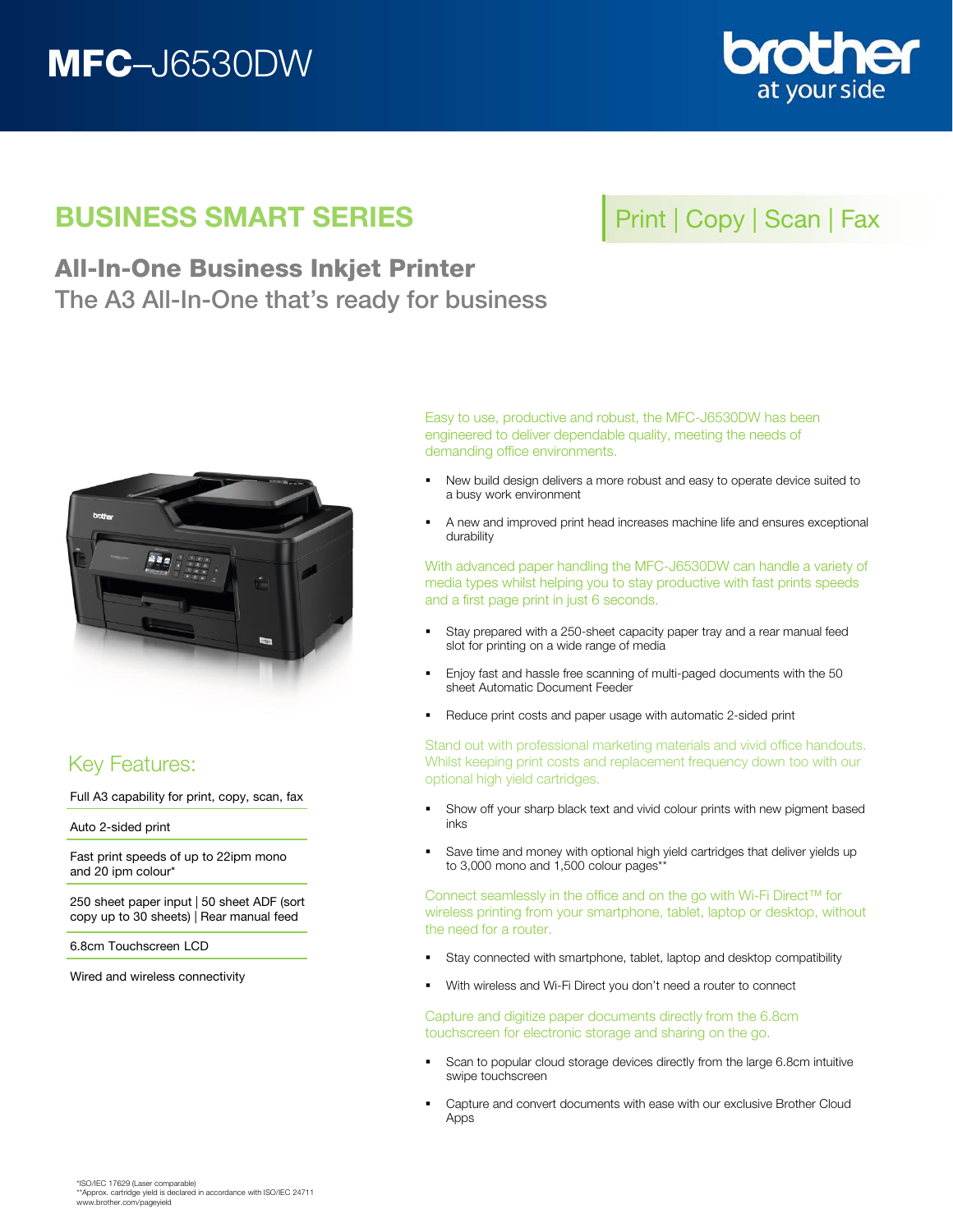#### **General**

| <b>Technology</b>                 | Inkjet                                                                         |
|-----------------------------------|--------------------------------------------------------------------------------|
| <b>LCD Display</b>                | 6.8cm colour Touchscreen                                                       |
| Memory                            | 128MB                                                                          |
| Local Interface                   | Hi-Speed USB 2.0                                                               |
| <b>Wired Network Interface</b>    | 10Base-T/100Base-TX                                                            |
| <b>Wireless Network Interface</b> | 802.11b/g/n (Infrastructure Mode)                                              |
| <b>Ink Gauge Indication</b>       | Ink levels can easily be displayed on the LCD using the<br>ink management menu |

### **Printer Driver**

| Windows <sup>®</sup>   | Windows® 10 (32 & 64 bit editions)<br>Windows® 8 (32 & 64 bit editions)<br>Windows® 7 (32 & 64 bit editions)<br>Windows Vista® (32 & 64 bit editions)<br>Windows® Server 2012, 2012R2 & 2008R2<br>Windows® Server 2008 (32 & 64 bit editions) |
|------------------------|-----------------------------------------------------------------------------------------------------------------------------------------------------------------------------------------------------------------------------------------------|
| Macintosh <sup>5</sup> | OS X v10.9.5/10.10.x/10.11.x                                                                                                                                                                                                                  |
| linux <sup>5</sup>     | CUPS, LPD/LPRng (32 & 64 bit editions)                                                                                                                                                                                                        |
|                        |                                                                                                                                                                                                                                               |

#### **Colour Printer**

| Speed                                 | 22ipm mono & 20ipm colour based on ISO/IEC 24734                        |
|---------------------------------------|-------------------------------------------------------------------------|
| Speed (Fast Mode)                     | Up to 35 pages per minute mono & up to 27 pages per<br>minute colour    |
| Warm-up Time                          | 0 seconds                                                               |
| <b>Resolution</b>                     | Up to 4,800 x 1,200dpi                                                  |
| 2- Sided Print                        | Yes                                                                     |
| <b>Droplet Size</b>                   | Minimum droplet size of 1.5pl                                           |
| <b>Colour Enhancement</b>             | Brother Image Enhancement allows the user to<br>customise colour output |
| <b>FPOT</b><br>(First Print Out Time) | 6 seconds                                                               |

### **Mobile / Web Based Printing & Scanning**

| <b>Brother iPrint&amp;Scan</b><br>(Android)              | Print from, scan to, send faxes, preview received<br>faxes, preview copies and check the machine status<br>from an Android device              |
|----------------------------------------------------------|------------------------------------------------------------------------------------------------------------------------------------------------|
| <b>Brother iPrint&amp;Scan</b><br>(iPad / iPhone / iPod) | Print from, scan to, send faxes, preview received<br>faxes, preview copies and check the machine status<br>from an iPad / iPhone / iPod Touch. |
| <b>Brother iPrint&amp;Scan</b><br>(Windows® Phone)       | Print from and scan to a smart phone running the<br>Windows® Phone Operating System                                                            |
| <b>Brother Print&amp;Scan</b><br>(Windows® 8 & RT)       | Print from and scan to a Windows® 8 or Windows<br><b>RT Tablet</b>                                                                             |
| Google Cloud Print 2.0                                   | Print most common file types from any Google<br>Cloud Print enabled application                                                                |
| <b>AirPrint</b>                                          | Print most common file types from any AirPrint<br>enabled application                                                                          |
| Mopria                                                   | Print most common file types from Mopria<br>supported Android devices                                                                          |
|                                                          | Brother Print Service Plugin Print from Android devices without a dedicated App                                                                |
| Evernote <sup>™6</sup>                                   | Print from and scan to Evernote™ without using a<br>PC.                                                                                        |
| Box <sup>6</sup>                                         | Print from and scan to Box without using a PC                                                                                                  |
| Dropbox <sup>6</sup>                                     | Print from and scan to Dropbox without using a PC                                                                                              |
| Google Drive <sup>™6</sup>                               | Print from and scan to Google Drive™ without using<br>a PC                                                                                     |
| OneDrive <sup>6</sup>                                    | Print from and scan to Microsoft <sup>®</sup> OneDrive without<br>using a PC                                                                   |
| Flickr® <sup>6</sup>                                     | Print from and scan to Flickr® without using a PC                                                                                              |
| Facebook® <sup>6</sup>                                   | Print from and scan to Facebook® without using a<br>PC                                                                                         |
| Evernote™ <sup>6</sup>                                   | Print from and scan to Evernote™ without using a<br>PC                                                                                         |
| OneNote <sup>6</sup>                                     | Scan to Microsoft® OneNote without using a PC                                                                                                  |

#### **Printer Functions**

| $N$ -up Printing <sup>3</sup>          | Reduce up to 2, 4, 9, 16 or 25 A4 pages into just one A4<br>page (Mac, up to 2, 4, 6, 9, or 16)                                           |
|----------------------------------------|-------------------------------------------------------------------------------------------------------------------------------------------|
| Poster Printing <sup>4</sup>           | Enlarge 1 A4 page into a poster using 4, 9, 16 or 25 A4<br>pages                                                                          |
| <b>Watermark Printing</b> <sup>4</sup> | Watermark your documents with predefined text or<br>with your own user-defined messages                                                   |
| <b>Booklet Printing</b> <sup>4</sup>   | Print documents in A5 booklet format using automatic<br>or manual 2-sided print                                                           |
| Print Profiles <sup>3</sup>            | Store your favourite driver settings as profiles to easily<br>recall them (great for saving time and for less<br>technically adept users) |
| Print Archive <sup>4</sup>             | An electronic carbon copy feature that saves an<br>electronic copy of all printed documents as a PDF file                                 |
| <b>Mono Only Mode</b>                  | If a colour ink runs out, continue printing in Mono                                                                                       |

### **Open Interface**

| <b>Brother Solutions</b> | Allows the use of $3^{rd}$ party solutions & apps, such as |
|--------------------------|------------------------------------------------------------|
|                          | PrintSmart Secure Pro to increase security &               |
| Interface (BSI)          | productivity                                               |

*1Approx declared yield value in accordance with ISO/IEC 24711 2Calculated with 80g/m² paper 3Windows® & Mac® only 4Windows® only*

<sup>s</sup>Optional free download from the Brother Solutions Centre <u>[http://solutions.brother.com](http://solutions.brother.com/)</u><br>'Must be web connected<br>''Maximum number of printed pages per month can be used to compare designed durability between like Brother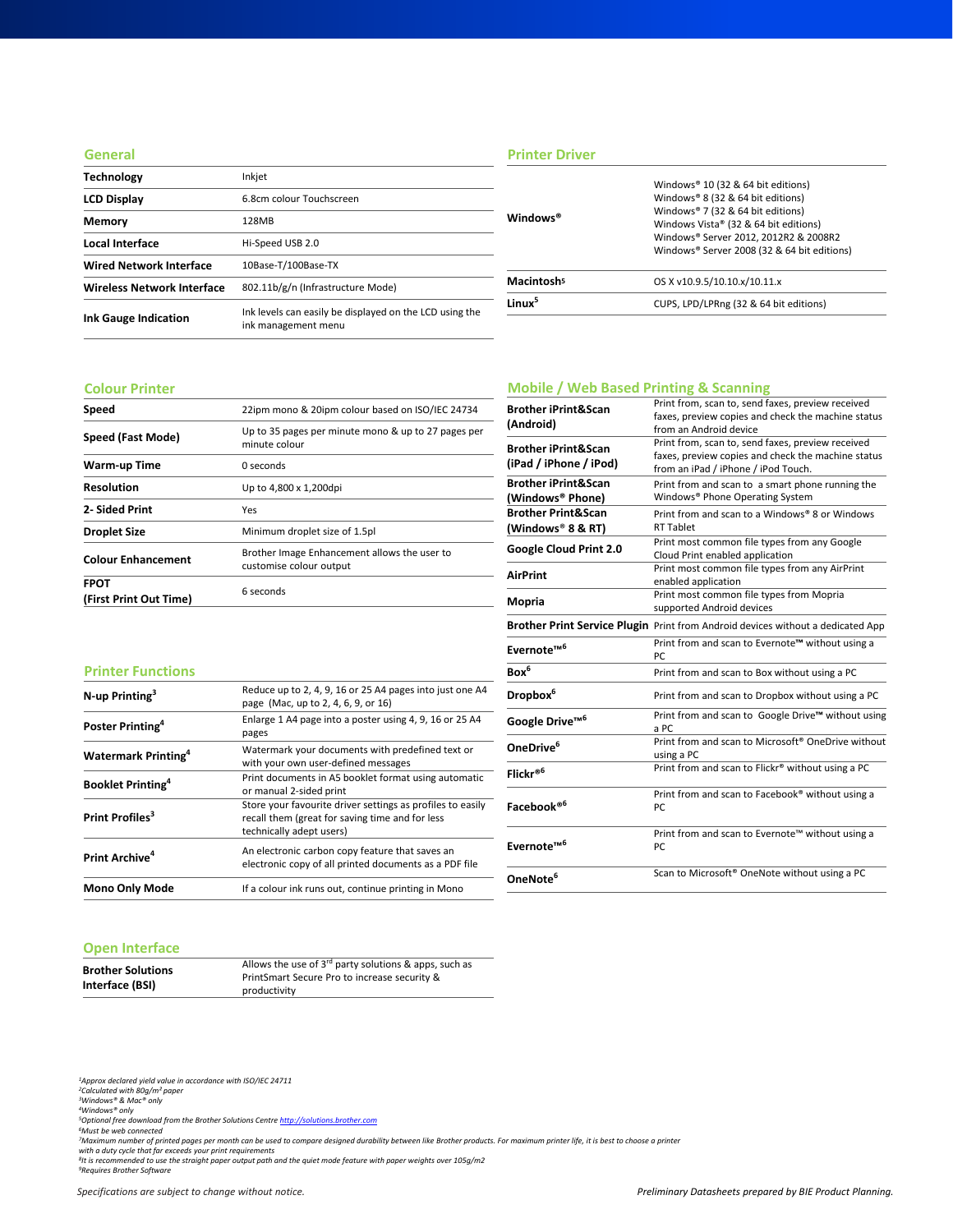#### **USB Host**

| <b>Direct Print</b> | Print directly from a USB flash memory drive.<br>Supported file type, JPEG,                                                              |
|---------------------|------------------------------------------------------------------------------------------------------------------------------------------|
| <b>Direct Scan</b>  | Scan directly to a USB flash memory drive. The<br>supported file formats include: PDF, PDF/A,<br>Secure PDF, Signed PDF, JPEG, XPS, TIFF |
|                     |                                                                                                                                          |

| <b>Scanner Type</b>                                 | CIS (Contact Image Sensor)                                                                                                                            |
|-----------------------------------------------------|-------------------------------------------------------------------------------------------------------------------------------------------------------|
| <b>Colour &amp; Mono Scanning</b>                   | Yes                                                                                                                                                   |
| <b>Scan Speed Mono</b>                              | A4 11ipm A3 8ipm                                                                                                                                      |
| 2-sided Scan Speed Mono                             | N/A                                                                                                                                                   |
| <b>Scan Speed Colour</b>                            | A4 11ipm A3 8ipm (images per minute)                                                                                                                  |
| 2-sided Scan Speed Colour N/A                       |                                                                                                                                                       |
|                                                     | <b>Scan Resolution from ADF</b> 600 x 600dpi (mono) 300 x 600dpi (colour)                                                                             |
| <b>Scan Resolution from</b><br><b>Scanner Glass</b> | 1200x2400dpi (mono) 1200x1200dpi (colour)                                                                                                             |
| <b>Interpolated Scan</b><br><b>Resolution</b>       | Up to 19,200 x 19,200dpi                                                                                                                              |
| <b>Colour Depth</b>                                 | 16, 777, 216 colour variations (24 bit)                                                                                                               |
| <b>Grey Scale</b>                                   | 256 shades of grey (8 bit)                                                                                                                            |
| Standard Functions <sup>9</sup>                     | Scan to USB, E-mail, OCR, Image & File                                                                                                                |
| <b>Network Scanning</b>                             | Scan to network folder (Windows® only), FTP, FTP<br>over SSL, Email Server <sup>5,</sup> SharePoint <sup>9</sup> & Easy Scan to<br>Email <sup>6</sup> |
| Cloud Scanning <sup>6</sup>                         | Scan direct to Evernote™, Box, Dropbox, Google<br>Drive™, OneDrive, Flickr, Facebook, Evernote™,<br>OneNote                                           |
| Scan Features <sup>9</sup>                          | Remove Background, Skip Blank Page, ID Scan, 1 to<br>2 Scan, Auto Deskew from ADF, Split PDF,                                                         |
| Scan to Microsoft Office <sup>6</sup>               | Scan to Microsoft <sup>®</sup> Word, Microsoft <sup>®</sup> Excel &<br>Microsoft <sup>®</sup> PowerPoint                                              |
| <b>Scan to Searchable PDF</b>                       | Scan documents to searchable PDF files                                                                                                                |
| <b>Scan to SharePoint</b>                           | Scan documents directly into SharePoint                                                                                                               |
| Outline & Scan <sup>6</sup>                         | Draw around items to either scan a section or<br>remove a section from the original document                                                          |
| Windows® Web Services<br><b>Scanning</b>            | Scan direct into Windows® (from Windows® 7 &<br>onwards) without needing to install a scanner<br>driver                                               |

#### **Scanner Driver**

| <b>Direct Print</b> | Print directly from a USB flash memory drive.<br>Supported file type, JPEG,                                                              | Windows <sup>®</sup>   | TWAIN, WIA<br>Windows® 8 (32 & 64 bit editions),                            |
|---------------------|------------------------------------------------------------------------------------------------------------------------------------------|------------------------|-----------------------------------------------------------------------------|
| <b>Direct Scan</b>  | Scan directly to a USB flash memory drive. The<br>supported file formats include: PDF, PDF/A,<br>Secure PDF, Signed PDF, JPEG, XPS, TIFF |                        | Windows® 7 (32 & 64 bit editions),<br>Windows Vista® (32 & 64 bit editions) |
|                     |                                                                                                                                          | Macintosh <sup>5</sup> | <b>TWAIN &amp; ICA</b><br>v10.9.5/10.10.x/10.11.x                           |
| Scan                |                                                                                                                                          | Linux <sup>5</sup>     | SANE(32 & 64 bit editions)                                                  |
|                     |                                                                                                                                          |                        |                                                                             |

#### **Copy**

| <b>Automatic 2-Sided Copying</b>        | No                                                                                                 |
|-----------------------------------------|----------------------------------------------------------------------------------------------------|
| <b>FCOT</b><br>(First Copy Out Time)    | 6 seconds from ready mode                                                                          |
| <b>Resolution</b>                       | Up to 600 x 600dpi                                                                                 |
| Multi-Copying / Stack / Sort            | Makes up to 99 copies of each page / Stacks or<br>Sorts                                            |
| <b>Enlargement / Reduction</b><br>Ratio | Reduce or Increase document sizes from 25% to<br>400% in 1% increments                             |
| N in 1 Copying                          | Allows the user to compress 2 or 4 pages on to<br>a single A4 sheet                                |
| 2in1 ID Copying                         | Allows the user to copy both sides of an ID card<br>to a single A4 sheet                           |
| <b>Grey Scale</b>                       | 256 shades of grey (8 bit)                                                                         |
| Outline & Copy <sup>6</sup>             | Draw around items to either copy a section or<br>remove a section from the original document       |
| <b>Enlarge Text Copy</b> <sup>6</sup>   | Makes reading copied documents easier if the<br>size of the text on the original document is small |

### **Address Book5**

| <b>Speed Dials</b>                                                                                                                                                                       | 100 x2 locations for numbers and E-mail<br>addresses              |
|------------------------------------------------------------------------------------------------------------------------------------------------------------------------------------------|-------------------------------------------------------------------|
| <b>Group Dial</b>                                                                                                                                                                        | A combination of up to 6 groups can be stored for<br>broadcasting |
| The ability to connect to an external LDAP<br><b>LDAP</b><br>enabled address book, like Microsoft <sup>®</sup> Exchange                                                                  |                                                                   |
| Address books are only accessible as part of the scan to email server function, available as an<br>optional free download from the Brother Solutions Centre http://solutions.brother.com |                                                                   |

*1Approx declared yield value in accordance with ISO/IEC 24711 2Calculated with 80g/m² paper 3Windows® & Mac® only*

<sup>4</sup>Windows® only<br><sup>5</sup>Optional free download from the Brother Solutions Centre <u>[http://solutions.brother.com](http://solutions.brother.com/)</u><br><sup>5</sup>Must be web connected<br><sup>7</sup>Maximum number of printed pages per month can be used to compare designed durability b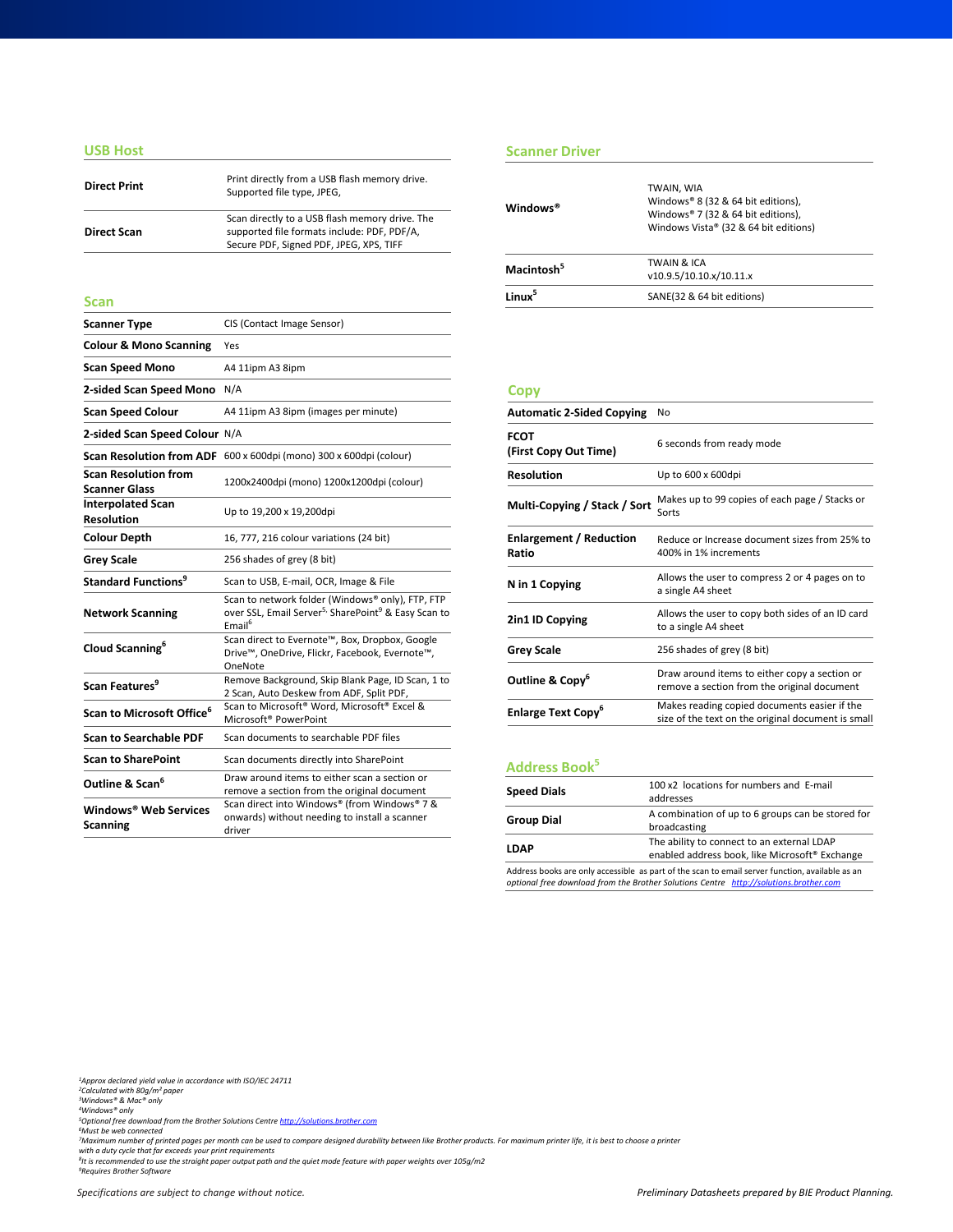#### **Fax**

| <b>Fax Modem</b>                                         | 33,600bps (Super G3)                                                                                                                                                                  |
|----------------------------------------------------------|---------------------------------------------------------------------------------------------------------------------------------------------------------------------------------------|
| <b>Automatic 2-Sided Faxing</b>                          | Yes                                                                                                                                                                                   |
| Internet Fax (iFax) <sup>5</sup>                         | Fax documents anywhere in the world over the<br>Internet without the use of a telephone line                                                                                          |
| PC Fax Send <sup>9&amp;3</sup>                           | Send faxes directly from your PC                                                                                                                                                      |
| PC Fax Receive <sup>9&amp;4</sup>                        | Receive faxes directly to your PC                                                                                                                                                     |
| <b>Automatic Redial</b>                                  | Automatic redialling if the recipient fax is busy                                                                                                                                     |
| Telephone Index                                          | An electronic, alphabetical listing of stored speed<br>dials and group numbers                                                                                                        |
| <b>Distinctive Ring Detection</b><br>(UK & Denmark only) | An external service that allows two or more<br>telephone numbers shared on a single fixed line<br>and use different ring tones                                                        |
| Speaker / Ring volume                                    | 3 levels and off                                                                                                                                                                      |
| Fax / Tel Switch                                         | Automatic recognition of fax and telephone<br>reception                                                                                                                               |
| Super Fine                                               | Enables quality transmission of very small print and<br>line drawings                                                                                                                 |
| Contrast                                                 | Auto / light / dark                                                                                                                                                                   |
| <b>Enhanced Remote Activate</b>                          | Transfer a fax call, answered on an extension<br>phone, to the fax machine                                                                                                            |
| <b>Delayed Timer</b>                                     | Up to 50                                                                                                                                                                              |
| Quick-Scan                                               | Reduce scanning times by scanning a fax into<br>memory before sending. Approximately 2.5<br>seconds per page A4 standard resolution                                                   |
| <b>Memory Transmission</b>                               | Up to 200 pages (ITU-T Test Chart, Standard<br>Resolution, JBIG)                                                                                                                      |
| <b>Out of Paper Reception</b>                            | up to 200 pages (ITU-T Test Chart, Standard<br>Resolution, JBIG)                                                                                                                      |
| <b>Dual Access</b>                                       | Allows the operator to perform 2 different tasks on<br>the machine at the same time                                                                                                   |
| <b>Broadcasting</b>                                      | Send the same fax message to up to 50 separate<br>locations                                                                                                                           |
| <b>Batch Transmission</b>                                | Stores documents for the same location in the<br>machines memory for transmission in a single call                                                                                    |
| <b>Auto Reduction</b>                                    | When receiving a single page document longer than<br>A4 (297mm) the fax machine will automatically<br>reduce the message to fit onto a single A4 sheet                                |
| <b>ECM (Error Correction</b><br>Mode)                    | The MFC will detect line errors during fax<br>transmission and resend the page(s) of the<br>document that had an error (recipient machines<br>must share this feature for it to work) |
| <b>Fax Forwarding</b>                                    | Sends a fax received in memory to another pre-<br>programmed fax number                                                                                                               |
| <b>Remote Access</b>                                     | Allows users to remotely access their machine                                                                                                                                         |
| Fax Retrieval                                            | Allows remote access to faxes stored in the<br>machine                                                                                                                                |
| Remote Set-up <sup>3</sup>                               | Allows users to set-up the MFC from their PC                                                                                                                                          |
| <b>Grey Scale</b>                                        | 256 shades (8 bit) of grey are available for faxing                                                                                                                                   |
| <b>Fax Preview</b>                                       | Preview received faxes on the screen                                                                                                                                                  |
| Fax stamp                                                | Add the date and time to all received faxes                                                                                                                                           |

### **Standard Paper Handling**

| Paper Input <sup>2</sup>  | Standard Tray - 250 sheets<br>Rear Manual Feed Slot - 1 sheet<br>Multi Purpose Tray-N/A |
|---------------------------|-----------------------------------------------------------------------------------------|
|                           | Automatic Document Feeder (ADF) - 50 sheets<br>(sort copy function up to 30 sheets)     |
| Paper Output <sup>2</sup> | Face up - 100 sheets                                                                    |

#### **Media Specification**

| Media Types & Weights <sup>8</sup> | Standard* Tray - Plain, Inkjet, Glossy & Recycled<br>paper (between 64 - 220g/m <sup>2</sup> , 260/m <sup>2</sup> when using<br>Brother BP-71 Glossy Paper) |
|------------------------------------|-------------------------------------------------------------------------------------------------------------------------------------------------------------|
|                                    | Manual Feed Slot - Plain, Inkiet, Glossy &                                                                                                                  |
|                                    | Recycled paper (between 64 - 220g/m <sup>2</sup> , 260/m <sup>2</sup>                                                                                       |
|                                    | when using Brother BP-71 Glossy Paper)                                                                                                                      |
|                                    | Automatic Document Feeder (ADF) - plain &                                                                                                                   |
|                                    | recycled paper (between $64 - 90g/m^2$ )                                                                                                                    |
|                                    | 2-sided Print - plain & recycled paper (between 60<br>$-120$ g/m <sup>2</sup> )                                                                             |
|                                    | Yes, from the standard tray and manual feed slot:                                                                                                           |
| <b>Envelope Printing</b>           | Accuracy & reliability will depend on the quality &<br>type of envelopes or labels used                                                                     |
|                                    | Standard Tray - A3, LGR, LGL, A4, LTR, EXE, Folio,                                                                                                          |
|                                    | A5, A6, Photo(10x15cm), Indexcard(13x20cm),                                                                                                                 |
|                                    | Photo-L(9x13cm), Photo-2L(13x18cm), Com-10, DL                                                                                                              |
|                                    | Envelope, Monarch, C5, Mexico Legal, India Legal                                                                                                            |
|                                    | Manual Feed Slot -A3, LGR, LGL, A4, LTR, EXE,                                                                                                               |
|                                    | Folio, A5, A6, Photo(10x15cm),                                                                                                                              |
|                                    | Indexcard(13x20cm), Photo-L(9x13cm), Photo-                                                                                                                 |
|                                    | 2L(13x18cm), C5, Com-10, DL Envelope, Monarch,                                                                                                              |
| <b>Media Sizes</b>                 | Mexico Legal, India Legal                                                                                                                                   |
|                                    | 2-sided Print - PC Print: A3, LGR, LGL, Folio, A4,                                                                                                          |
|                                    | LTR, EXE, A5, Mexico Legal, India Legal                                                                                                                     |
|                                    | Copy: A3, LGR, LGL, A4, LTR, A5, Mexico Legal,                                                                                                              |
|                                    | India Legal                                                                                                                                                 |
|                                    | Automatic Document Feeder (ADF) - Width:<br>105mm to 297mm x Length: 148mm to 431.8mm                                                                       |
|                                    | <b>Scanner Glass</b>                                                                                                                                        |
|                                    | -Up to Width: 297mm x Length: 431.8mm                                                                                                                       |
|                                    |                                                                                                                                                             |
| <b>Supplies</b>                    |                                                                                                                                                             |
|                                    | Black:                                                                                                                                                      |
|                                    | LC3217RK 550 pages LC321QVLRK 3,000 pages                                                                                                                   |

#### **Ink** cartridges<sup>1</sup> LC3217BK 550 pages, LC3219XLBK 3,000 pages Cyan : LC3217C 550 pages, LC3219XLC 1,500 pages Magenta: LC3217M 550 pages, LC3219XLM 1,500pages Yellow: LC3217Y 550 pages, LC3219XLY 1,500 page **Carton Contents** Ink cartridges , power supply cord, fax line cord, driver software for Windows®, Quick Set-Up Guide (PC interface cable NOT included)

The frequency of replacement consumables will vary depending on the complexity of the prints, the percentage of coverage, paper size, and the type of media.

*1Approx declared yield value in accordance with ISO/IEC 24711 2Calculated with 80g/m² paper 3Windows® & Mac® only 4Windows® only*

*5Optional free download from the Brother Solutions Centre [http://solutions.brother.com](http://solutions.brother.com/)*

*6Must be web connected*

<sup>7</sup>Maximum number of printed pages per month can be used to compare designed durability between like Brother products. For maximum printer life, it is best to choose a printer<br>with a duty cycle that far exceeds your print